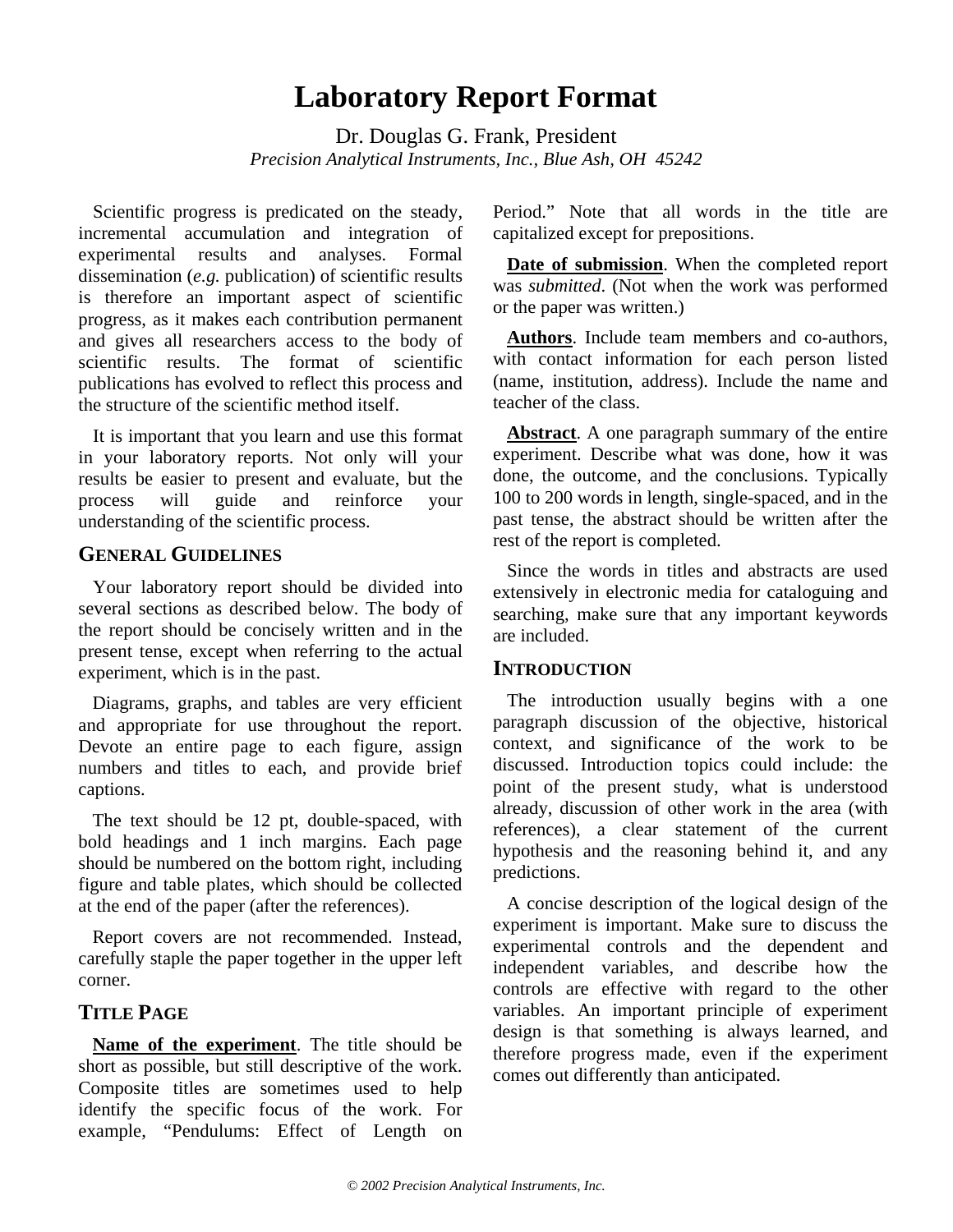Is the objective of the experiment to test an existing theory? To gain understanding or explore a new phenomenon?

The introduction is where terms are defined and the reader is educated, if necessary. Thus, the flow of the introduction should be from the general (broad context) to the specific (the precise work performed in the current report).

#### **METHODS AND MATERIALS**

This section is frequently brief and shown in tabular form. It is essentially a list of the things used to perform the experiment. Ask yourself what someone else would need to *have* in order to exactly reproduce the work. Make sure to list equipment used, measurement tools, brands, vendors, sizes, concentrations, participants, and any preparatory procedures.

#### **EXPERIMENTAL**

Chronologically describe the experimental steps that were carried out employing the 'Methods and Materials' (prior section) to acquire the 'Data and Observations' (following section). Ask yourself what steps someone else would need to execute in order to reproduce your data. Since the experimental section describes exactly what was done, it should be in the past tense.

It is important to report what was *actually* done, not what was supposed to be done. Data are meaningless without a clear description of their acquisition. Refer to the notes in your lab notebook to make sure that you recount your methodology acurately. Resist the temptation to over-describe the experiment. Only include information necessary to replicate your study. For example, you may need to provide the reasoning for executing a step in a specified faction.

## **DATA AND OBSERVATIONS**

This section contains all of your observations and data, typically displayed in tables and graphs. Be careful to avoid interpretations of the data, which belong in the Results and Discussion section. Instead, try to guide the reader through the results, to help them gain an unbiased understanding of the outcome of the experiment.

Give careful thought to how to most efficiently display your results. Employ graphs, photographs,

and tables creatively and elegantly. Use one page per plate, and make sure to label everything, including images, figures, and axes. Assign a number and title to each plate, and attach a brief caption. Use standard scientific units on all data (SI).

If some of the data you gathered in the experiment are not going to be used in the paper, you must give an explanation for their omission. (The word 'data' is plural, 'datum' is the singular.) Never, *never*, erase or destroy data. In science, data are sacred. When mistakes occur, neatly draw a line through the erroneous data, with an explanation, if appropriate.

Unexplained data or extraneous values can only be omitted if there is a valid reason why the data are not relevant. Just because some of the data do not fit the model does not mean that the data are invalid.

If there is a particularly important result or piece of data, do not leave it buried within a large amount of other data. Instead, prepare an extra figure which elucidates it. In other words, make sure you are preparing for the discussion.

A carefully prepared data presentation is often the most important part of a paper. If it is well done, the discussion and conclusions become lucid and efficient. A picture is worth a thousand words.

#### **RESULTS AND DISCUSSION**

Here is where the data presented in the previous section are analyzed and discussed. All analysis procedures and equations should be listed. If derivations are extensive, only summarize them here, and document the complete derivation in an appendix. Comparison with predicted values and hypotheses are mandatory. Such comparisons naturally lead to statistical analyses and a discussion of erroneous data and experimental error. References to existing physical laws and other current work is advisable and important.

It is good practice to make frequent references to the figures in the data and observations section while describing your analyses. Possible discussion topics include: Did the experimental controls function properly? Did you discover bias in the experiment? What were sources of error in the experiment, and how important were they? How could the experiment be improved?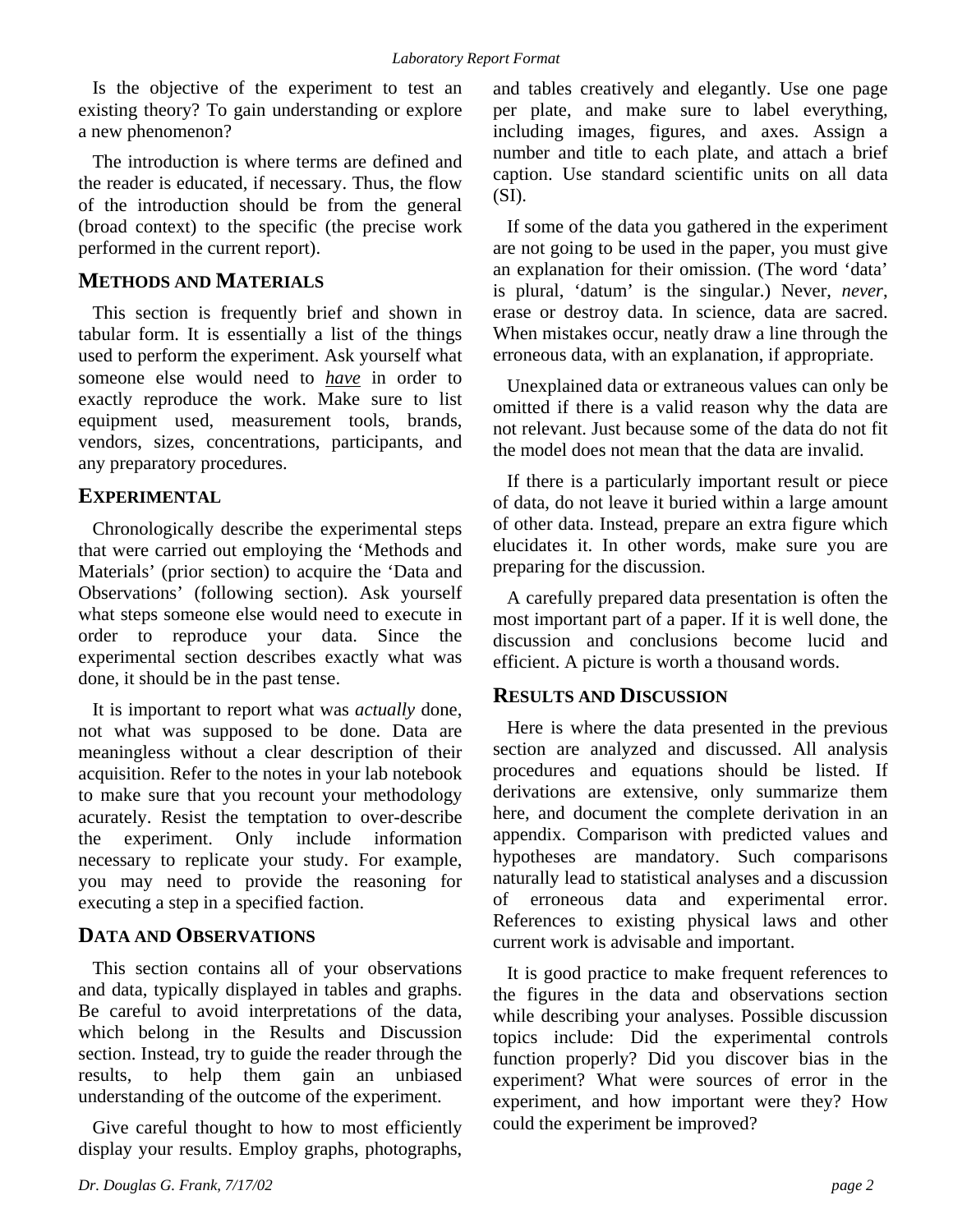#### **CONCLUSIONS**

At this point in the paper, the reader knows why you did the experiment, what you did, and how you did it. They have examined the data and analysis, and understand the outcome. Now, it is time to apply the inductive method, draw some conclusions, and explore the implications of those conclusions.

Start by stating your conclusions, and then develop the arguments which support them. Was the theory substantiated? How did your hypothesis fare? Were there ambiguities or surprises? Is further research indicated? Since the best experiments usually point to more experiments, what experiments would be appropriate to pursue? What limitations hinder your ability to carry out such experiments before reporting these results?

Having substantiated your conclusions, explore their implications. What predictions can you make based upon your results? Are there any implications for society in general? Do you need to revise your understanding of the phenomenon? (Remember, scientists do not revise their 'beliefs.' Scientists cease to be scientists if they believe their own theories.)

Be careful when making your conclusions not to overstate the implications. Remember that scientific results are never *true*, they are only *more probably correct* after having withstood the scientific method. Watch out for personal bias in your discussion, and try to limit yourself to only those conclusions that can be demonstrated directly from the data. It is fine to infer a new hypothesis, but do not stray far from the data and state clearly that you are speculating. Make sure that your speculation logically follows from your data, and reference other work which may support your inference. Rambling speculation only casts doubt upon the rest of your report. If you are employing statistical analyses, remember that statistics are only descriptive, not predictive.

In cases where there are alternate or competing explanations for a given phenomenon, you should first describe each explanation, and then compare their merits. An important axiom in science is 'Acham's Razor,' which states that if you have two explanations that work equally well, the simpler one is more likely to be the correct one. Can you propose an experiment to resolve the ambiguity?

Remember that the more important the implications of your work, the more scrutiny your work will receive. If performed properly, the experiment and data are your best defense. Stay close to the data, and your work is more likely to survive the test of time!

#### **ACKNOWLEDGMENTS**

You should acknowledge anyone who has helped you to complete the present work, especially peer reviewers and granting institutions.

At least two peer reviewers should be employed. Peer reviewers should check spelling, calculations, formats, and the reasoning of your paper. Peer reviewers are your allies! They help you to avoid silly mistakes and improve the quality of the finished product. Remember, if a paper is to stand the test of time, it needs to be clearly written, rigorous, and accurate. Science is a self-purifying enterprise, and peer-review is the front line of the purification process.

#### **REFERENCES AND FOOTNOTES**

Here is where you list references to other work and explanatory footnotes. (Do not intersperse them throughout the paper). If you use someone's work without footnoting it, it is plagiarism. This includes ideas as well! Keep in mind that there is nothing wrong with building upon and borrowing from prior work, as long as you reference it. Scientific progress is predicated upon the steady, incremental advancement of ideas.

Footnotes should be numbered, and have the following book or article format:

- 1. D.G. Frank, *The Meaning of Life* (Big Book Publishers, New York, 2000), pp. 200.
- 2. D.G. Frank, I.M. Silly, *Science* **247**, 182 (1990).

#### **APPENDICES**

Appendices contain information for readers who want to explore your results more carefully. Tables of raw data, equation derivations, or computer program listings are included in this section.

For grading purposes, include photocopies in this section of the appropriate pages from your laboratory notebook.